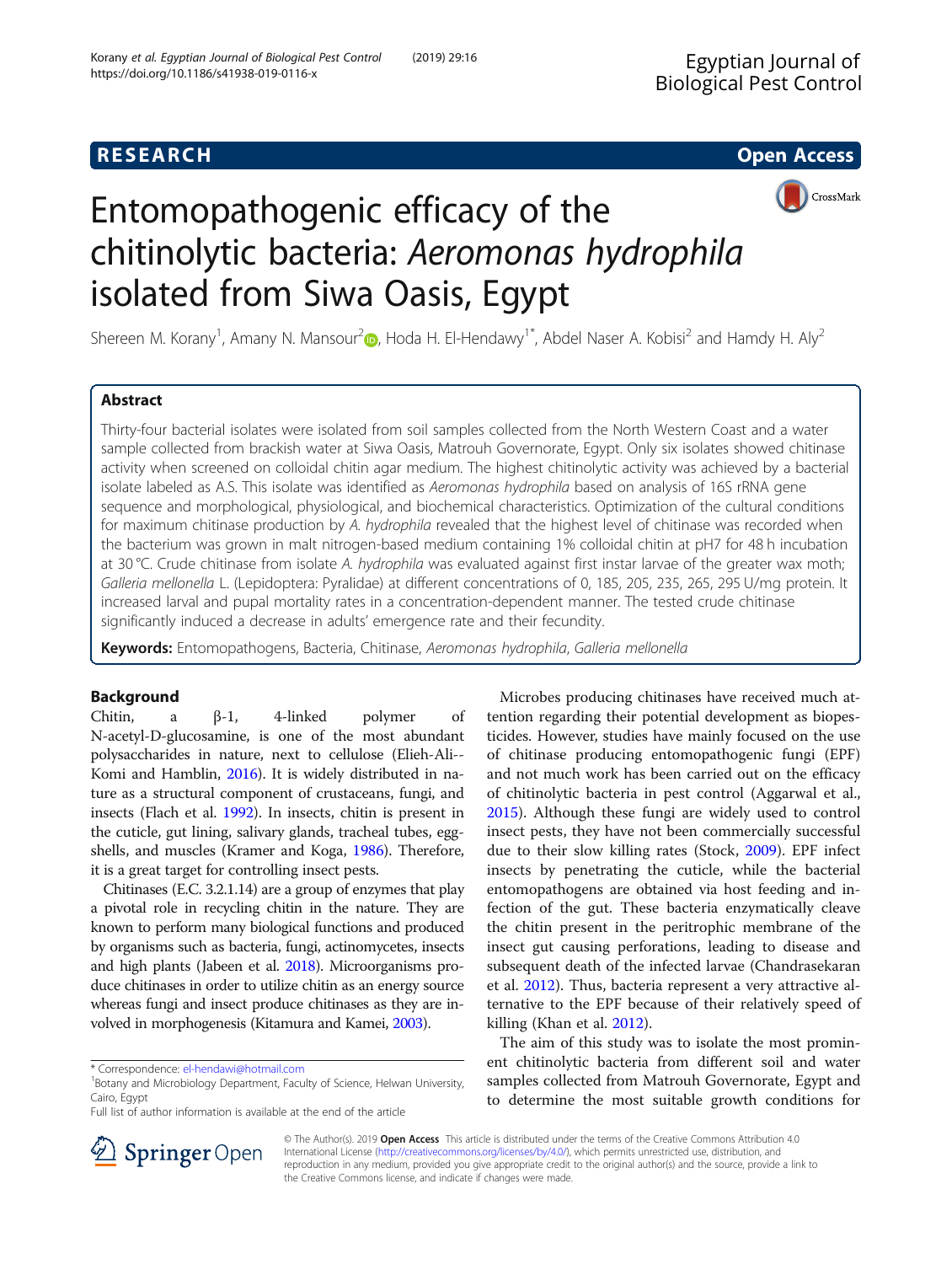| <u>UH CUNUNGI CHILIT HICUIG</u> |                         |                                                |     |  |  |
|---------------------------------|-------------------------|------------------------------------------------|-----|--|--|
| Isolates                        | Colony diameter<br>(mm) | Clear zone diameter Chitinolytic index<br>(mm) |     |  |  |
| IC15.a                          | 14.2                    | 20.5                                           | 0.4 |  |  |
| IC15.b                          | 15.0                    | 22.0                                           | 0.4 |  |  |
| IC21                            | 15.0                    | 20.0                                           | 0.3 |  |  |
| G <sub>2</sub>                  | 12.5                    | 20.0                                           | 0.6 |  |  |
| $\sqrt{G}$                      | 12.5                    | 17.5                                           | 0.4 |  |  |
| A.S                             | 10.0                    | 22.5                                           | 1.2 |  |  |

<span id="page-1-0"></span>Table 1 Qualitative chitinolytic activity of the isolated bacteria on colloidal chitin media

maximum chitinase production. Larvicidal effect of the crude chitinase was also investigated.

## Materials and methods

## Isolation of chitinolytic bacteria

Soil and water samples were collected from different localities of the North Western Coast, Siwa Oasis, Matrouh Governorate, Egypt during April 2016. The chitinolytic bacteria were isolated from the collected samples by plating them on agar medium amended with 1.5% colloidal chitin. The medium consisted of  $(g l^{-1})$ : Na<sub>2</sub>HPO<sub>4</sub>, 6;  $KH<sub>2</sub>PO<sub>4</sub>$ , 3; NH<sub>4</sub>Cl, 1; NaCl, 0.5; yeast extract, 0.05; agar, 15; and colloidal chitin, 15 g (Kuddus and Ahmad, [2013](#page-9-0)). The formation of clear zones around the bacterial colony after incubation for 48 h at 30 °C indicated their chitinolytic activity and was purified on collodial chitin agar medium, then maintained on nutrient agar slants at 4 °C and subcultured monthly for further studies.

#### Preparation of colloidal chitin

Colloidal chitin was prepared from purified chitin (Qualikems) according to the method of Roberts and Selitren-nikoff [\(1988](#page-9-0)) with few modifications as 5 g of chitin powder was added slowly to 90 ml of concentrated hydrochloric acid under vigorous stirring for 2 h. The mixture was added to 500 ml of ice-cold 95% ethanol with rapid stirring and kept overnight at 25 °C and then stored at − 20 °C until use. When needed, the colloidal chitin was collected by centrifugation at 6000 rpm for 10 min at 4 °C and the pH value was adjusted by addition of 1 N NaOH or HCl until the pH value reached 7. The colloidal chitin was then kept at 4 °C used for future application.

## Confirmation of chitinase production by the isolated bacteria

Confirmation of chitinase production on chitin agar plates by the purified bacterial colonies was carried out by streaking each bacterial isolate on these plates and incubation at 30 °C for 48 h. Two replicates were prepared for each isolate, measurement of extracellular enzyme activity on the plate was carried out as described by Bradner et al. ([1999](#page-9-0)), the diameter of the developed colony and the clear zone



of clear zone around the bacterial growth indicates chitin hydrolysis

was measured in two dimensions at 90° to each other, and the sum of the values was averaged. Chitinolytic index was calculated according to the following equation:

$$
Chitinolytic index = \frac{Clear\ zone\ diameter - Colony\ diameter}{Colony\ diameter}
$$

Bacterial colony with chitinolytic index value of 1 or greater was classified as significant enzyme activity (Duncan et al. [2006](#page-9-0)).

## Characterizations of bacterial isolate

## Identification of chitinolytic bacteria by 16S rRNA gene sequence analysis

DNA was extracted, using PrepMan™ Ultra Sample Preparation Reagent, Applera (Thermo Fisher Scientific, Cat # 4318930) according to instructions of the manufacturer. The extract was used as a template to amplify a 527-bp fragment of the 16S rRNA gene, using MicroSEQ™ 500 16S rDNA PCR Kit (Thermo Fisher Scientific, Cat # 4348228) according to the instructions of the manufacturer. The obtained nucleotide sequences were Mega blasted to the total nucleotide collection of NCBI, using Basic Local Alignment Search Tool for nucleotide blast [\(https://blast.ncbi.nlm.nih.](https://blast.ncbi.nlm.nih.gov/Blast.cgi) [gov/Blast.cgi\)](https://blast.ncbi.nlm.nih.gov/Blast.cgi). Phylogenetic tree is constructed using UPGMA tree build method in Geneious 8.1.9 software.

#### Transmission electron microscopic examination

TEM studies of isolate A.S grown in nutrient broth (NB) medium under static condition for 24 h were carried out to observe flagella. The bacterial suspension was mounted on a copper grid coated with carbon, stained by uranyl sulfate and then investigated by the transmission electron microscope (Philips 208S) in the Electron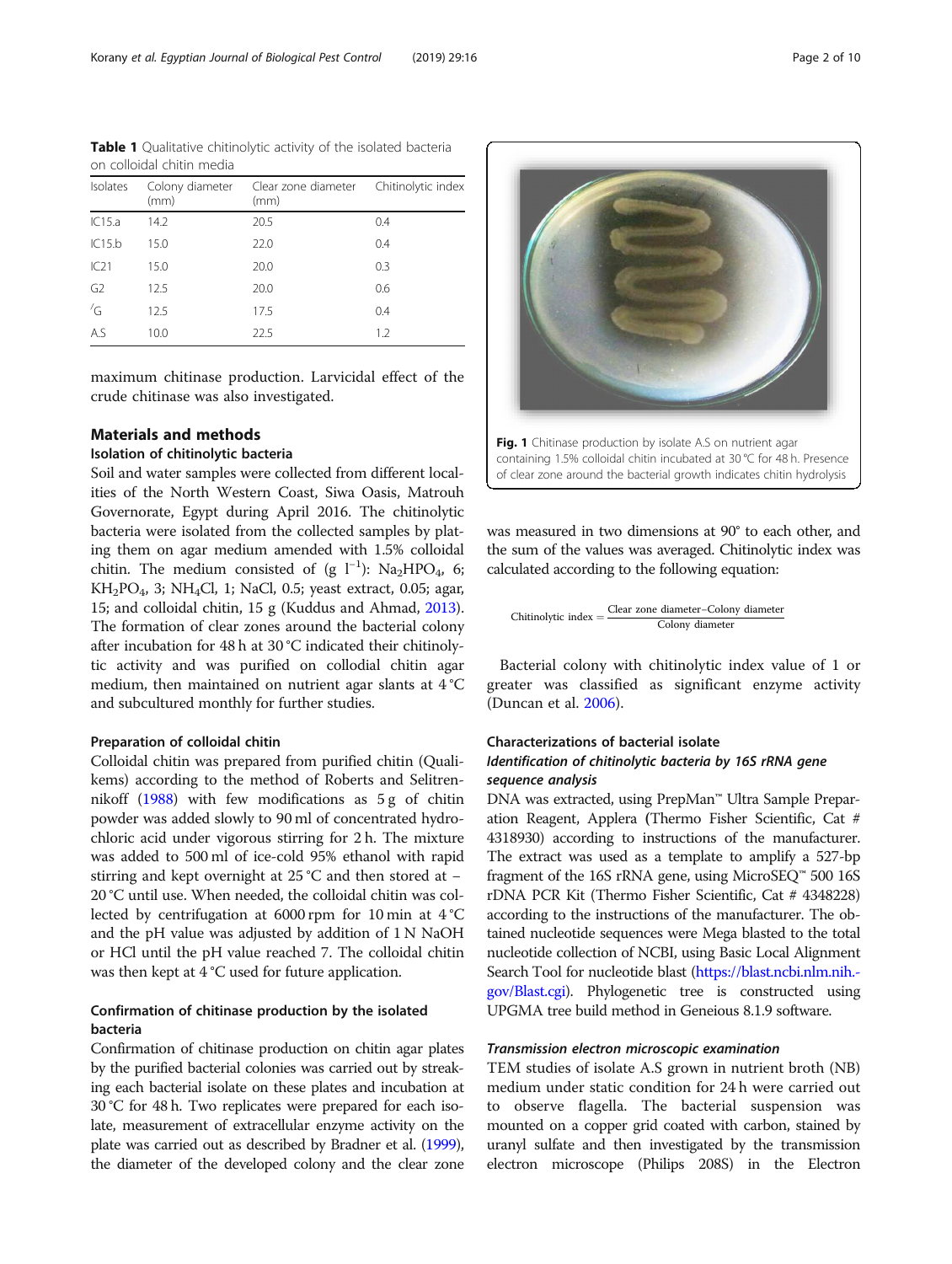<span id="page-2-0"></span>

Microscopy Research Department at Theodor Bilharz Research Institute, Cairo, Egypt.

# Morphological, physiological, and biochemical characterizations of chitinolytic isolate

Morphological, physiological, and biochemical characterizations of this isolate were performed according to Martin-Carnahan and Joseph [\(2005\)](#page-9-0).

## Chitinase production in liquid medium

Growing of isolate A.S to monitor the production of chitinase was carried out as described by Zarei et al. ([2011](#page-9-0)) in chitin mineral salt medium containing (g  $l^{-1}$ ) colloidal chitin, 5; MgSO<sub>4</sub>.7H<sub>2</sub>O, 0.5; KH<sub>2</sub> PO<sub>4</sub>, 0.3; K<sub>2</sub> HPO4, 0.7; yeast extract, 0.3; peptone, 0.3; NaCl, 1.0;  $(NH_4)_2 SO_4$ , 1.0;  $MnSO_4.2H_2O$ , 1.6;  $ZnSO_4.7H_2O$ , 1.4; FeSO<sub>4</sub>.6H<sub>2</sub>O, 5; and CaCl<sub>2</sub>, 2 g. Each flask containing 50 ml of the medium was inoculated by 1.0 ml of bacterial suspension, containing approximately ( $7 \times 10^8$  cfu ml<sup>-1</sup>) prepared from an overnight shake culture grown in nutrient broth. Inoculated flasks were incubated in an orbital shaker at 150 rpm and  $30^{\circ}C \pm 2$  for 48 h. The culture supernatant was obtained by centrifugation at 10,000 rpm and 6 °C for 20 min and then was filter sterilized by passing through 0.45 μm Millipore nitrocellulose membrane filter type WCN and stored at − 20 °C.

## Chitinase assay

Enzyme assay was carried out as described by Ulhoa and Peberdy ([1991\)](#page-9-0) using a culture supernatant as crude enzyme and colloidal chitin as substrate. Chitinolytic activity was measured by incubating 3.0 ml of 0.5% colloidal

chitin suspended in 50 mM sodium acetate buffer pH 5.20 mixed with 3.0 ml enzyme solution (culture supernatant). The mixture was incubated at 40 °C with shaking at 150 rpm for 24 h and then centrifuged at 4000 rpm for 5 min at room temperature. The amount of reducing sugar released in the supernatant was determined according to Miller [\(1959](#page-9-0)). One unit of enzyme activity was expressed as the amount of enzyme releasing 1 μmol N-acetyl glucosamine (NAGA)/min from colloidal chitin, under assay conditions (Ghanem et al. [2011](#page-9-0)).

Specific activity 
$$
(S.A)
$$
 =  $\frac{Chitinase activity (U/min)}{Extractular protein (mg/ml)}$ 

## Optimization of culture conditions for chitinase production

Protein concentration was estimated by the method of Bradford [\(1976](#page-9-0)). For optimum incubation time, the bacterial isolate was grown in the previously mentioned medium and conditions for 4 days, and chitinase production was determined every 24 h. The effect of temperature on enzyme production was determined by incubating inoculated medium at different temperatures (20, 25, 30, 35, and 40 °C). Chitinase activity and protein concentration were estimated as described before. The effect of the initial pH value on chitinase production by isolate A.S was investigated by varying the initial pH of the culture medium along the value of 3 to 11 and at an optimized temperature and incubation period. Chitinase activity and protein concentration were estimated as described before. To select the best nitrogen source, the chitin media was supplemented with different inorganic nitrogen source as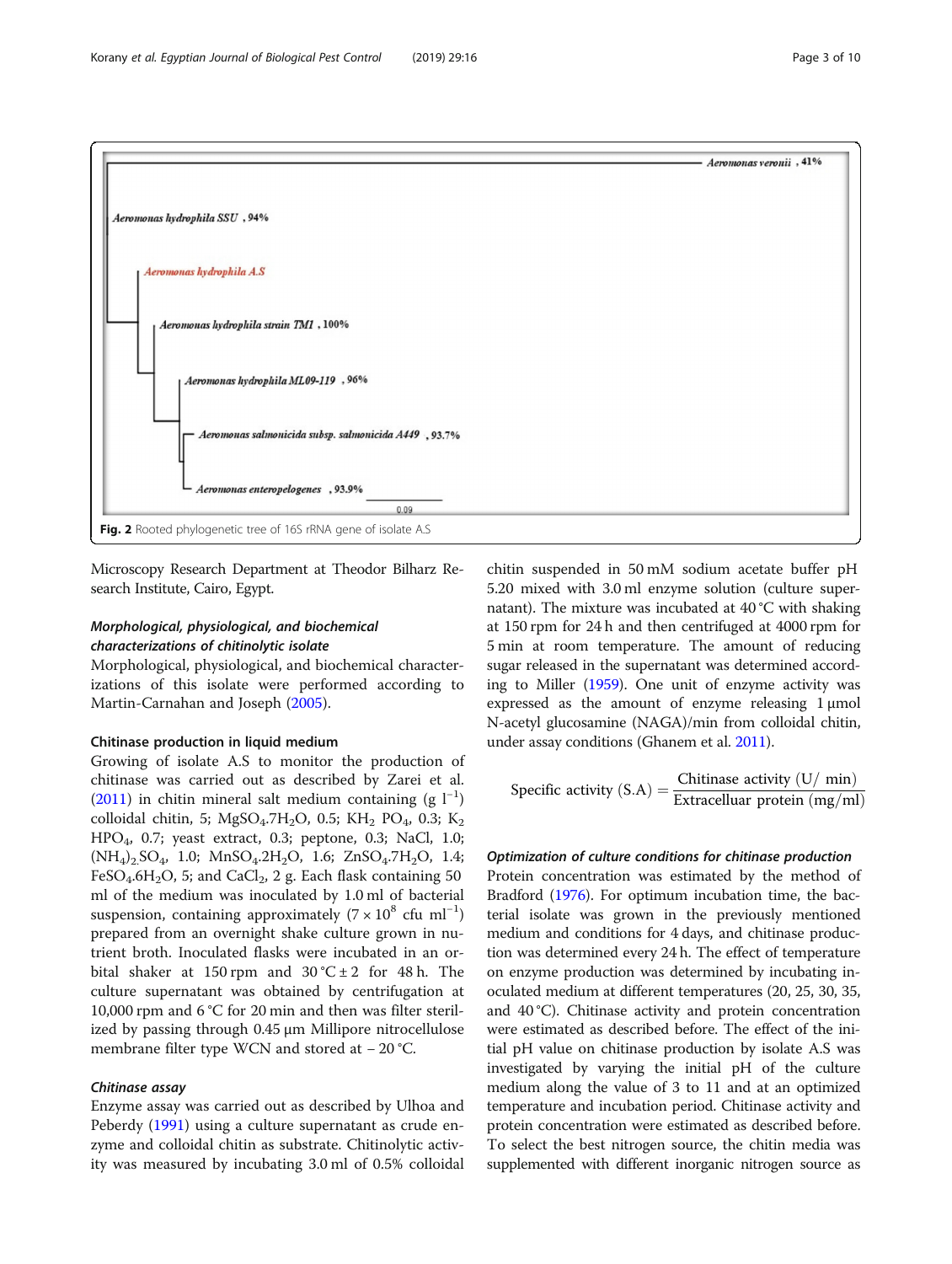| Characteristics         | Isolate<br>A.S           | Abbott et al. (2003)     | (Martin-Carnahan and Joseph. (2005) | Erdem et al. (2011)      |
|-------------------------|--------------------------|--------------------------|-------------------------------------|--------------------------|
| Gram reaction           | $\overline{\phantom{0}}$ | $\overline{\phantom{0}}$ | $\overline{\phantom{0}}$            | $\overline{\phantom{0}}$ |
| Spore                   |                          |                          |                                     |                          |
| Indole production       | $^{+}$                   | $+$                      | $+$                                 |                          |
| Methyl red (M.R)        | $\ddot{}$                | nt                       | nt                                  |                          |
| Voges-Proskauer (V-P)   | $\ddot{}$                | $\! + \!\!\!\!$          | $+$                                 | $^{+}$                   |
| Citrate (Simmons')      | $^{+}$                   | $+$                      | d                                   | nt                       |
| Nitrate reduction media | $^{+}$                   | nt                       | $^{+}$                              | $^{+}$                   |
| Urea hydrolysis         |                          | $\overline{\phantom{0}}$ |                                     |                          |
| Triple sugar iron (TSI) |                          | nt                       | nt                                  | nt                       |
| Growth in 0% NaCl       | $^{+}$                   | $+$                      | $^{+}$                              | $^{+}$                   |
| Growth in 3% NaCl       | $^{+}$                   | $^{+}$                   | $^{+}$                              | nt                       |
| Growth in KCN           |                          | $+$                      | $^{+}$                              | $^{+}$                   |
| Motility test           | $^{+}$                   | $^{+}$                   | $^{+}$                              |                          |
| Oxidase activity        | $^{+}$                   | $^{+}$                   | $^{+}$                              |                          |
| Catalase test           | $\ddot{}$                | $^{+}$                   | $^{+}$                              | $^{+}$                   |
| Arginine dihydrolase    | $^{+}$                   | $^{+}$                   | $^{+}$                              |                          |
| Ornithine decarboxylase |                          |                          |                                     |                          |
| Lysine decarboxylase    | $^{+}$                   | $^{+}$                   | $^{+}$                              |                          |
| Hemolysis               | $\! + \!\!\!\!$          | $\! + \!\!\!\!$          | $+$                                 | $^{+}$                   |
| Hydrolysis of:          |                          |                          |                                     |                          |
| Starch                  | $^{+}$                   | nt                       | nt                                  | $^{+}$                   |
| Cellulose               |                          | nt                       | $\sf{nt}$                           | nt                       |
| Lipid                   | $\ddot{}$                | $\! + \!\!\!\!$          | $\! + \!\!\!\!$                     | nt                       |
| Gelatin                 | $^{+}$                   | $^{+}$                   | $^{+}$                              | $+$                      |

<span id="page-3-0"></span>Table 2 Physiological and biochemical characteristics of isolate A.S compared to those reported for Aeromonas hydrophila by Abbott et al. ([2003\)](#page-9-0), Martin-Carnahan and Joseph (2005), and Erdem et al. ([2011\)](#page-9-0)

Symbols: -,; 0–10% positive; +, 90–100% positive; nt, not tested

ammonium chloride and ammonium sulfate and organic nitrogen source such as yeast extract, peptone, malt extract, and gelatin. Nitrogen sources were used at a concentration of 0.3 g l<sup>-1</sup>. The supplemented media were inoculated by 1.0 ml inoculums and fermented at optimized conditions. Media without any carbon and nitrogen source were used as control. Chitinase activity and protein concentration were estimated as described before. Effect of carbon sources like glucose, mannitol, starch, lactose, and fructose on chitinase production was investigated. The carbon sources were used at a concentration of 5 g l<sup>-1</sup>. The supplemented media were inoculated by 1.0 ml of an overnight culture containing approximately  $7 \times 10^8$  cfu ml<sup>−1</sup> inoculums and fermented at an optimized condition. Simultaneously media without any carbon and nitrogen source compared with media containing colloidal chitin as control. Chitinase activity and protein concentration were estimated as described before. Different concentrations of chitin such as 0.1, 0.3, 0.6, 0.8, 1, and 1.2% were used in the growth medium to determine best chitin concentration. Chitinase activity and protein concentration were estimated as described before.

## Larvicidal effect of crude chitinase against Galleria mellonella

Bioassay was performed on the first larval instar of G. mellonella using 2 g of artificial diet (Bhatnagar and Bareth, [2004\)](#page-9-0) mixed with 0.1 ml of 295, 265, 235, 205, 185 U/mg protein crude chitinase. Thirty larvae per concentration were used for all the treatments as well as control. All larvae were kept at a constant temperature  $27 \pm 2$  °C. Daily inspections were carried out until adult emergence. Larval mortality, pupation, pupal mortality rate, and adult malformation were recorded. In addition, fecundity, deficient fecundity percentage, and oviposition deterrent index were calculated for emerged adults according to the following equations:

A. Fecundity  $=$  Number of egg laid per female B.Deficient fecundity% = C-T  $\times \frac{100}{T}$ T C.Oviposition deterrent index  $=$   $\frac{C-T}{C+T} \times 100$ 

Where C and T are the mean numbers of eggs laid in control and treated artificial diet, respectively (Huang et al.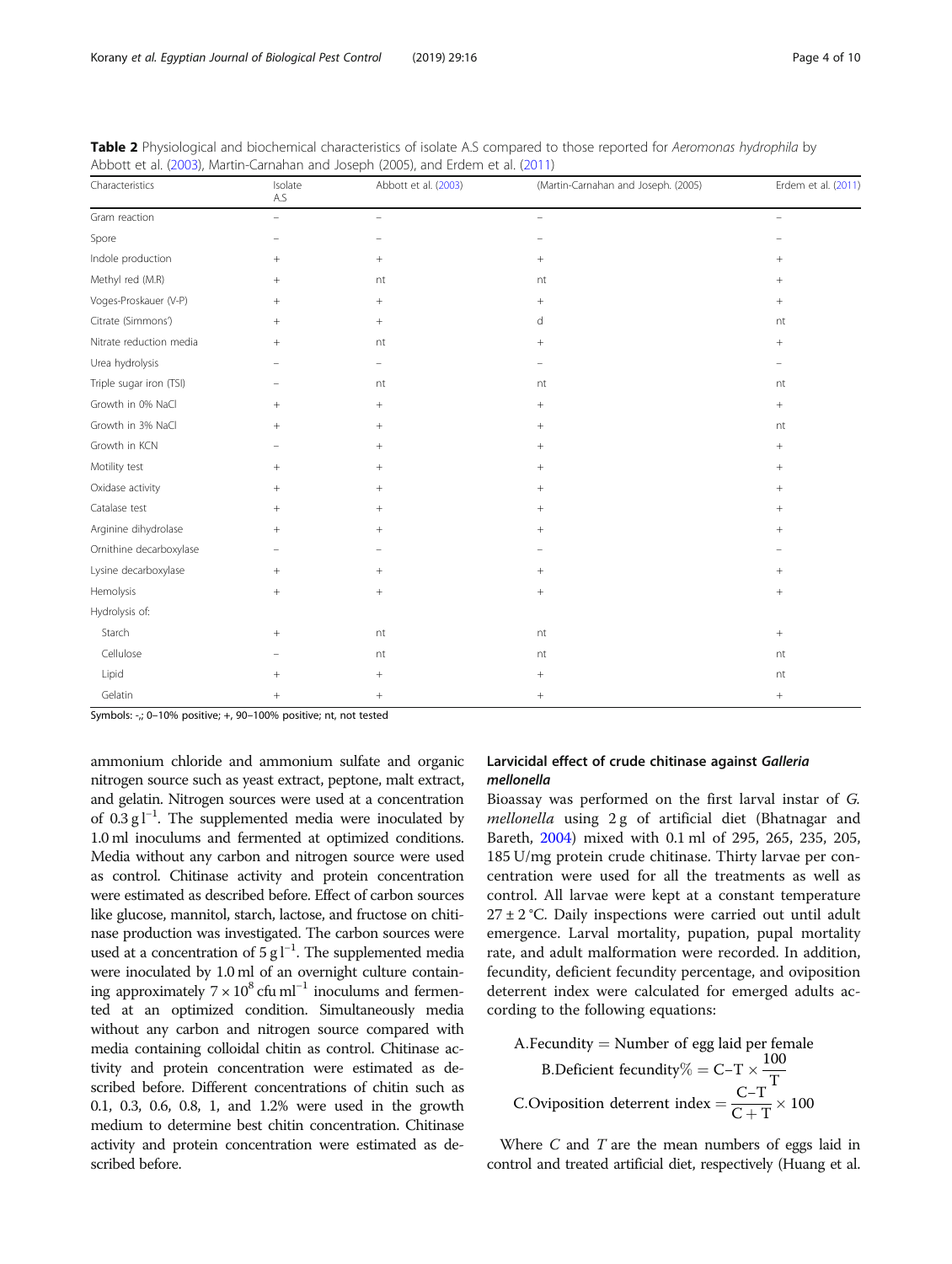| Characteristics  | Isolate<br>A.S | Abbott et al. (2003)                                                                 | Martin-Carnahan and Joseph. (2005) | Erdem et al. (2011) |
|------------------|----------------|--------------------------------------------------------------------------------------|------------------------------------|---------------------|
| D-glucose (gas)  | $+$            | $^{+}$                                                                               | $+$                                | $+$                 |
| Lactose          | $^{+}$         | $^{+}$                                                                               | d                                  | d                   |
| Sucrose          | $^{+}$         | $^{+}$                                                                               | $^{+}$                             | nt                  |
| Maltose          | $\ddot{}$      | $^{+}$                                                                               | $^{+}$                             | $^{+}$              |
| L-arabinose      | $^{+}$         | $^{+}$                                                                               | d                                  | $^{+}$              |
| L-rhamnose       |                | $^{+}$                                                                               | d                                  | d                   |
| D-xylose         |                | nt                                                                                   |                                    |                     |
| Cellobiose       |                | $\overline{\phantom{0}}$                                                             |                                    | nt                  |
| D-trehalose      | $^{+}$         | nt                                                                                   | $^{+}$                             | $^{+}$              |
| D-raffinose      |                | -                                                                                    |                                    |                     |
| Adonitol         |                |                                                                                      |                                    | nt                  |
| Dulcitol         |                | nt                                                                                   |                                    |                     |
| Glycerol         |                | $^{+}$                                                                               | $^{+}$                             | $^{+}$              |
| Inositol         |                | $^{+}$                                                                               |                                    |                     |
| D-mannitol       | $^{+}$         | $^+$                                                                                 |                                    |                     |
| Salicin          | $+$            | $^{+}$                                                                               | d                                  | d                   |
| Melibiose        |                |                                                                                      |                                    |                     |
| D-arabitol (gas) | $+$            | nt                                                                                   |                                    |                     |
| Mannose          | $+$            | $^{+}$                                                                               | $^{+}$                             | $^{+}$              |
|                  |                | Symbols: -, 0-10% positive; +, 90-100% positive; d, 26-75% positive; nt, not tested. |                                    |                     |

<span id="page-4-0"></span>Table 3 Acid production from saccharides by isolate A.S compared to those reported for Aeromonas hydrophila by Abbott et al. [\(2003](#page-9-0)), Martin-Carnahan and Joseph. (2005) and Erdem et al. [2011\)](#page-9-0)

[1994\)](#page-9-0). Mortality rates were corrected according to Abbott, [1925](#page-9-0) and were subjected to probit analysis (Finney, [1971](#page-9-0)) to calculate the mean lethal concentration  $(LC_{50})$ .

#### Statistical analysis

Data were analyzed through one-way ANOVA, using SPSS Program. All data are graphically presented as the mean ± SE, using Microsoft Excel 2010.

### Results and discussion

## Isolation of chitinolytic bacteria

Thirty-four bacterial isolates were isolated from the soil samples collected from different localities at North Western Coast, as well as one isolate from brackish water at Siwa Oasis, Matrouh Governorate, Egypt. These 35 bacterial isolates were screened for chitinase production on selective medium containing 1.5% colloidal chitin agar. Only six bacterial isolates showed chitinase activity evidenced by clear zone formation around the bacterial growth due to hydrolysis of colloidal chitin. These isolates were IC15.a, IC15.b, IC21, G2, /G, and A.S. Isolate A.S was found to be the most potent isolate in chitinase production as it showed the highest chitinolytic index (Table [1](#page-1-0) and Fig. [1](#page-1-0)). Potential chitinase producing bacterial isolates have been reported for isolates obtained from different sources such as pepper, onion, cabbage and orange peel (EL-Hendway et al. [2008\)](#page-9-0), wastewater of shrimp culture

ponds in Southern Iran (Zarei et al., [2010](#page-9-0)), soil samples collected from different habitats of Lucknow, India (Kuddus and Ahmad [2013\)](#page-9-0), the rhizosphere of Medicago sativa (Abada et al. [2014\)](#page-8-0), and fish market soil samples (Tariq, [2015](#page-9-0)).

## Characterization of the chitinolytic bacterial isolate A.S Analysis of 16S rRNA gene sequence

The isolate A.S was identified by analysis 16S rRNA gene sequence. The homology of partial 16S rRNA gene sequence of the tested isolate was analyzed, using the BLAST algorithm in GenBank. Only the highest scored BLAST result was considered for phylotype identification. BLAST showed that isolate A.S had a maximum homology (100%) with Aeromonas hydrophila TML (Fig. [2\)](#page-2-0).

## Morphological, physiological, and biochemical characteristics of isolate A.S

Based on the results obtained from 16S rRNA gene sequence analysis, morphological, physiological, and biochemical characteristics of the isolate A.S were similar to those reported for A. *hydrophila* in the literature (Abbott et al. [2003](#page-9-0); Martin-Carnahan and Joseph, [2005](#page-9-0) and Erdem et al. [2011\)](#page-9-0). This isolate deviated from the standard description in growth in KCN and acid production from glycerol. Minor differences were detected, especially in the acid production from either inositol or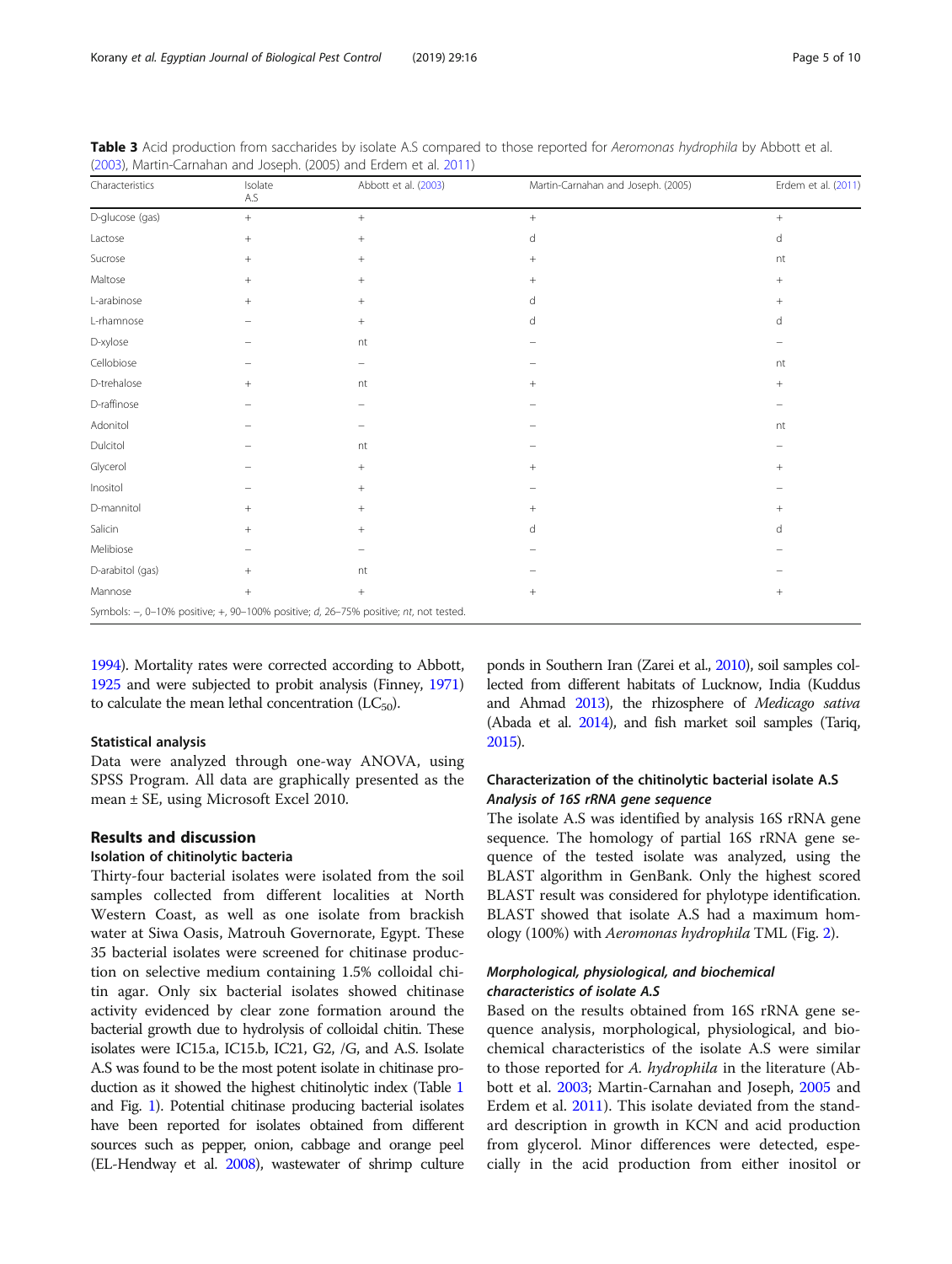

arabitol, but these do not contradict that the isolate A.S was A. hydrophila (Tables [2](#page-3-0) and [3\)](#page-4-0). As illustrated in Fig. 3, the electron microscopic examination revealed that this isolate had a single polar flagellum, which was reported for A. hydrophila (Merino and Tomás [2016\)](#page-9-0).

#### Optimization of chitinase production

In an attempt to optimize the enzyme production by A. hydrophila isolate A.S, the effects of several parameters such as incubation time, temperature, pH values, nitrogen source, carbon source, and colloidal chitin concentration were investigated.

### Effect of incubation period

The obtained results indicated that maximum chitinase activity was achieved after 48 h incubation period, and it was  $85.28 \pm 4$  U/mg protein. The enzyme production decreased at 96 h incubation period to 23.49 ± 0.98 U/mg protein with insignificant difference in enzyme production during the incubation for 72 h relative to the amount of the enzyme produced in case of incubation for 96 h (Fig. [4](#page-6-0)a). The reduction in enzyme production could be attributed to lack of nutrients or production of toxic chemicals in the medium resulting in inactivation of the secretary machinery of the enzyme (Binod et al. [2007a,](#page-9-0) [b](#page-9-0)) or could be due to degradation of the produced enzyme by the action of proteases produced by the bacterium (Karthik et al. [2014\)](#page-9-0). These results agree with that reported by Kuddus and Ahmad ([2013\)](#page-9-0) who obtained a maximum chitinase activity from A. hydrophila and Aeromonas punctata after 48 h.

Effect of temperature on chitinase production by isolate A.S The optimum temperature of the enzyme production by the isolate A.S was  $30^{\circ}$ C and the specific activity was  $80.78 \pm 1.29$  U/mg protein (Fig. [4](#page-6-0)b). This result agrees with that reported by Thakkar et al. [\(2016\)](#page-9-0) who found that maximum chitinase activity from Bacillus spp. was achieved at 30 °C, while the lowest one,  $22.89 \pm 0.41$  U/ mg protein, was found to be at 40 °C.

## Effect of different pH values on chitinase production by isolate A.S

The obtained results revealed that chitinase production was greatly affected by the initial pH value of the culture medium. Among different pH values tested along the range of 3 to 11, pH7 was favored for chitinase production with a maximum enzyme activity of  $56.13 \pm 0.85$  U/ mg protein. These results agree with that reported by Karunya [\(2011\)](#page-9-0) who found that optimum pH value for chitinase production by Bacillus subtilis was recorded over the range of 7–8, where the enzyme activity decreased at lower pH values (Fig. [4](#page-6-0)c).

## Effect of different nitrogen sources on chitinase production by isolate A.S

Differences in the level of chitinase production were obtained, when growing A. hydrophila isolate A.S in a medium supplemented with different organic nitrogen sources such as peptone, yeast extract, malt extract and gelatin, and two more inorganic nitrogen sources such as ammonium sulfate and ammonium chloride. They were added to mineral salt medium containing 0.5% colloidal chitin as described above. After inoculation with  $7 \times 10^8$  cfu ml<sup>-1</sup> and incubation at 30 °C for 48 h, among the nitrogen sources investigated, malt extract was the best nitrogen source for chitinase production (Fig. [4](#page-6-0)d). This could be attributed to the presence of nitrogenous compounds, growth factors, and oligomers of GlcNAc in this medium and its addition had a stimulatory effect on cell growth (Nawani and Kapadnis, [2005\)](#page-9-0). Zarei et al. ([2010\)](#page-9-0) reported that malt extract was the optimum nitrogen source for chitinase production by S. marcescens B4A.

# Effect of different carbon sources on chitinase production by isolate A.S

Five different carbon sources, namely, glucose, mannitol, starch, lactose, and fructose were supplemented at the concentration of 0.5% to the medium and then the enzyme activity was tested after inoculation and incubation as previously described. The activity was compared with that obtained from control medium contained colloidal chitin as a sole source for carbon. The obtained results indicated that colloidal chitin was the best carbon source for the production of chitinase by this bacterial isolate. Other workers also found that chitin or colloidal chitin was indispensable for chitinase production and was recommended, using of colloidal chitin as a sole source of carbon for highest chitinase production (Priya et al. [2011](#page-9-0)). The enzyme production was decreased in the presence of glucose, lactose, fructose, starch, and mannitol in comparison with the production in the presence of colloidal chitin, evidenced by the highest level of enzyme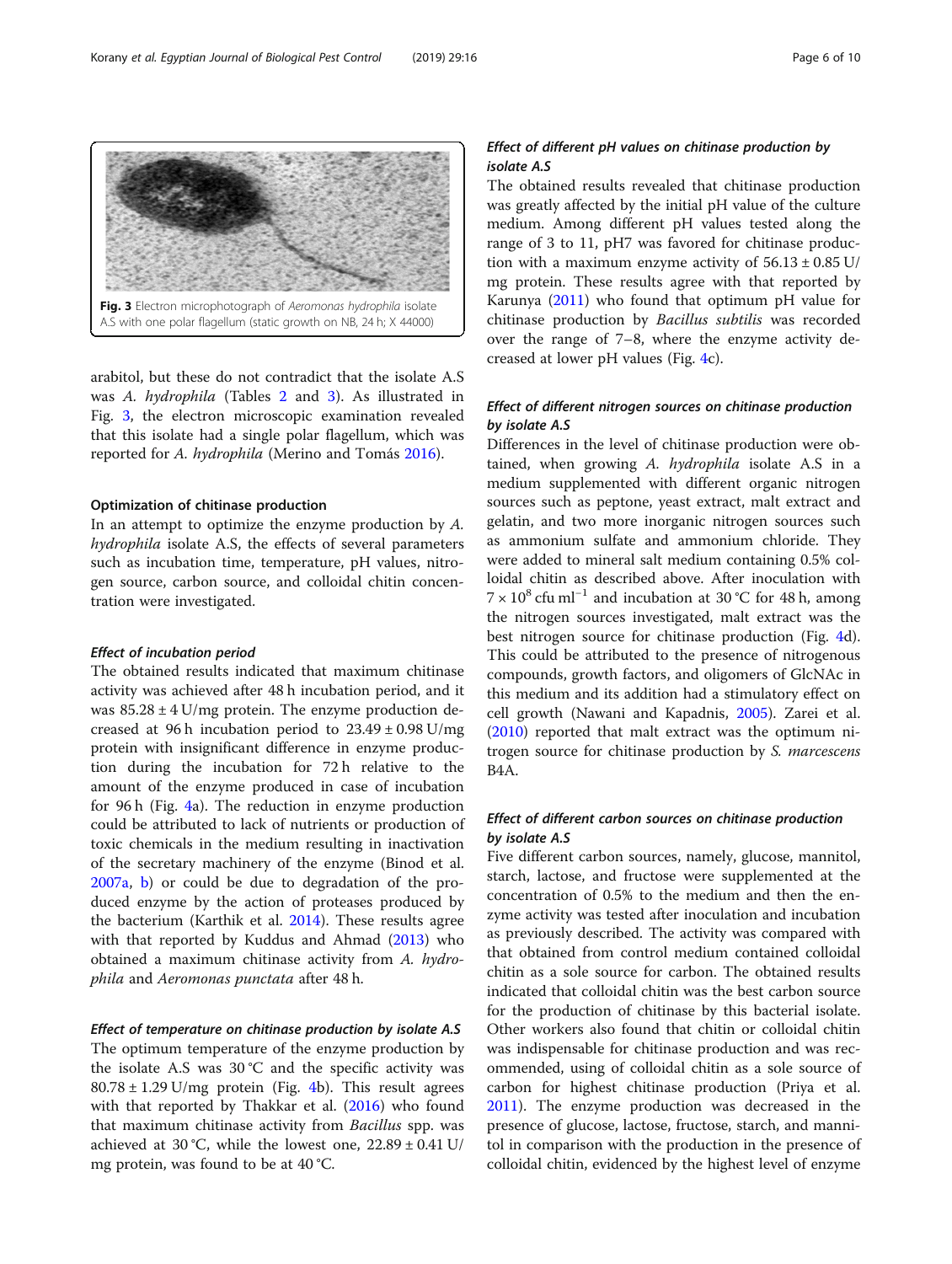<span id="page-6-0"></span>

activity, which was found to be  $80.23 \pm 0.8$  U/mg protein (Fig. 4e).

## Effect of chitin concentration on chitinase production by isolate A.S

Different colloidal chitin concentrations (0.1, 0.3, 0.6, 0.8, 1, and 1.2%) were used to determine the optimum concentration for maximum chitinase production by the bacterial isolate A.S. The results indicated that it was achieved in the presence of 1% chitin as the highest level of enzyme activity  $(295.57 \pm 1.03 \text{ U/mg}$  protein) was obtained (Fig.  $4f$ ). This result is in agreement with that reported by EL-Hendway et al. ([2008\)](#page-9-0) and Thakkar et al.  $(2016).$  $(2016).$  $(2016).$ 

# Effect of crude chitinase on greater wax moth G. mellonella

Lethal effect on mortality percentage of G. mellonella

Some biological aspects of G. mellonella after treatment of the first larval instar were studied. Larval mortality (percentage) of G. mellonella increased as the crude chitinase concentration increased (Table [4\)](#page-7-0). The highest concentration (295 U/mg protein) induced 90% mortality of larvae that gradually decreased to 60% at 185 U/mg protein compared to 26.66% larval mortality at control. The recorded larval mortality is probably due to the hydrolytic chitinase enzyme produced by A. hydrophila. This enzyme may damage the peritrophic membrane that lines the midgut and protects the epithelial cells,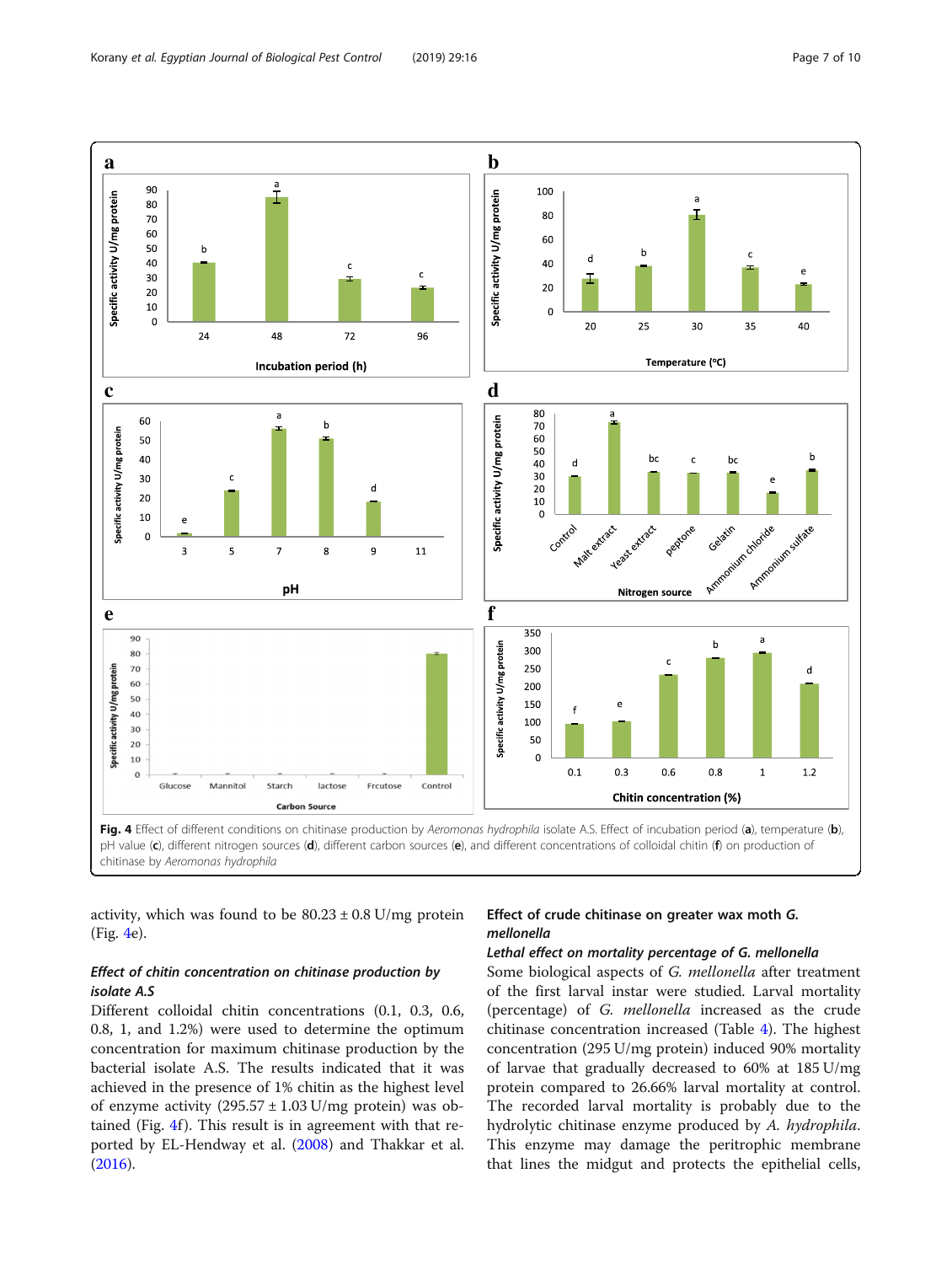| Conc. (U/mg<br>protein) | Larval<br>mortality (%) | Pupal<br>mortality (%) | Individuals failed to develop to adults<br>(observed) (%) | Individuals failed to develop to adults<br>(corrected) (%) | $LC_{50}$<br>(U/mq)<br>protein) |
|-------------------------|-------------------------|------------------------|-----------------------------------------------------------|------------------------------------------------------------|---------------------------------|
| $\mathbf{0}$            | 26.66                   | 0.00                   | 26.66                                                     | 0.00                                                       | 135                             |
| 185                     | 60.00                   | 13.33                  | 73.33                                                     | 63.63                                                      |                                 |
| 205                     | 70.00                   | 13.33                  | 83.33                                                     | 77.27                                                      |                                 |
| 235                     | 83.33                   | 3.33                   | 86.33                                                     | 81.81                                                      |                                 |
| 265                     | 89.65                   | 0.00                   | 89.65                                                     | 85.89                                                      |                                 |
| 295                     | 90.00                   | 0.00                   | 90.00                                                     | 86.36                                                      |                                 |

<span id="page-7-0"></span>Table 4 Effect of crude chitinase on mortality percentage of different

which are very important in insect feeding (Bonnay et al. [2013](#page-9-0)). Once the peritrophic membrane degraded by chitinase, insect feeding may stop and consequently, the insect undergoes a lot of suffering or death (Bahar et al. [2012](#page-9-0)). Moreover, epithelium becomes indefensible and therefore, microbial pathogens may invade the insect hemocoel, where it multiplies and leads to death due to septicemia (Aggarwal et al. [2017](#page-9-0)). The present outcomes agree with the results of Binod et al. [\(2007a](#page-9-0), [b](#page-9-0)) who reported that chitinase can induce at least 50% larval mortality of Helicoverpa armigera Hubner (Lepidoptera: Noctuidae) till pupal stage.

The artificial diet supplemented with crude chitinase from A. hydrophila (Table 4) induced 13.33% pupal morality at 185 and 205 U/mg protein and 3.3% pupal morality at 235 U/mg protein. On the other hand, crude chitinase did not affect pupal mortality at the highest concentrations (265 and 295 U/mg protein). It is worth to note that pupae were observed to recover from treatments with crude chitinase at the highest concentrations, while in the lower concentration, higher percent of pupal mortality was induced. The possible explanation is due to high larval mortality at high concentrations that resulted in few numbers of surviving larvae. These larvae were the most resistant and at the onset of pupation, as they showed a higher percent of recovery compared to low concentrations. These results are in harmony with Kaur et al. ([2014](#page-9-0)) who found that at the highest concentrations pupae formed from treated larvae remained in pupal stage till the termination of the experiment.

Larval mortality during the present study clearly affected the total mortality rates that followed the same trend (Table 4). This is due to the presence of a positive relationship between larval and total mortality percentages that increased with the increase in crude chitinase concentrations. The present outcomes agree with the results of Bakr et al. [\(2010\)](#page-9-0) who mentioned that there was a positive relationship between the total inhibition of adult emergence and larval mortality percentages that increased with the increase of chitin synthesis inhibitor (flufenoxuron) concentrations. Imam ([2001\)](#page-9-0) confirmed the present results as he stated that the effect of crude chitinase could be extended from the larval stage to pupal and adult ones because of its latent effect during these stages.

The results of probit analysis for estimation of  $LC_{50}$ value for G. mellonella larval mortality are presented in Fig. 5. The  $LC_{50}$  value of crude chitinase was 135 U/mg protein (Table 4). From the previous results, it is obvious that the crude chitinase caused considerable toxic effects to G. mellonella. The bacterium has previously exhibited

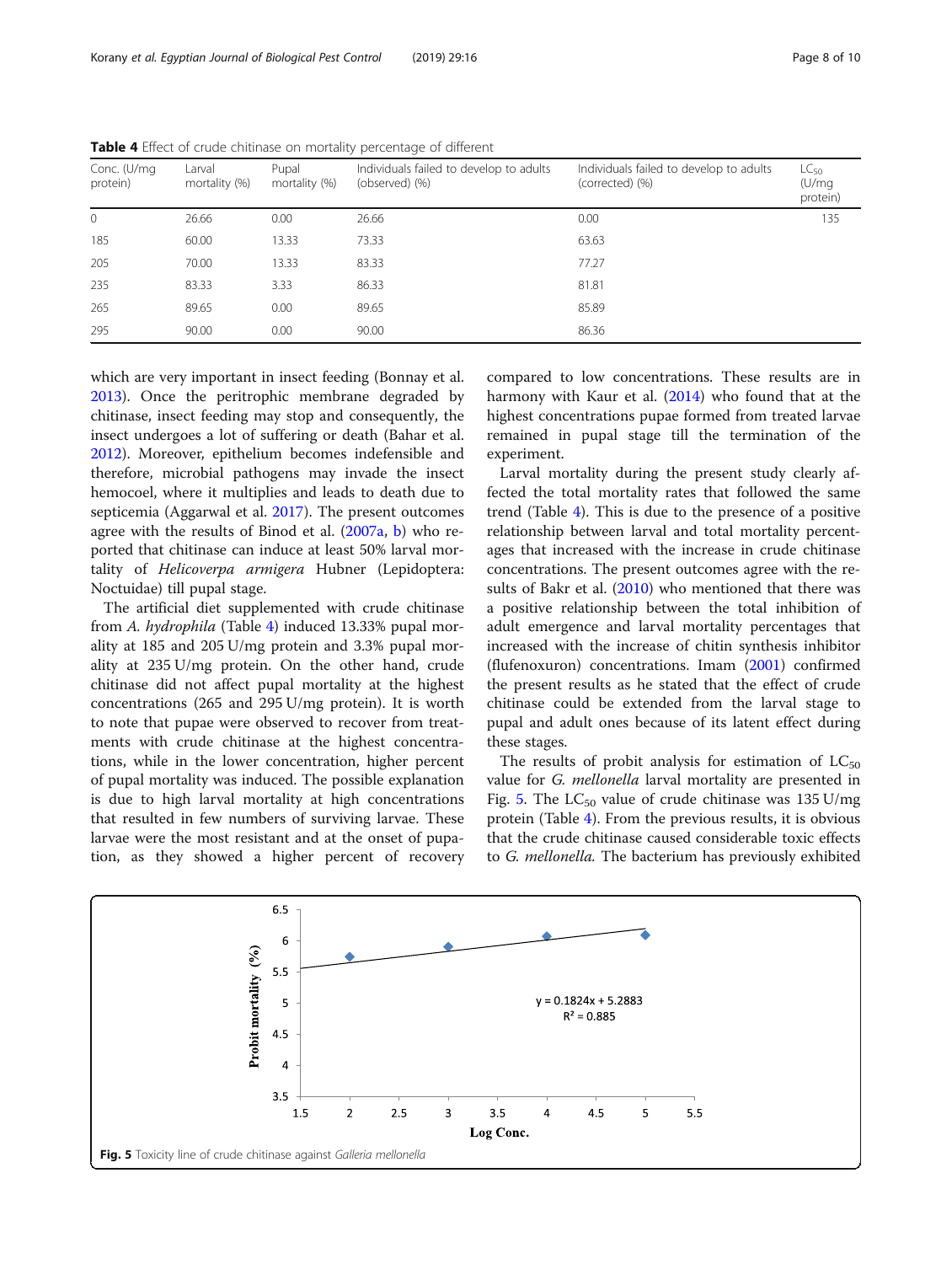<span id="page-8-0"></span>

| Conc. (U/mg protein) | Sex ratio (female/total) | No. of egg/female (fecundity) $\pm$ SE | Deficient fecundity (%) | Oviposition deterrent index (%) |
|----------------------|--------------------------|----------------------------------------|-------------------------|---------------------------------|
| $\Omega$             | 0.31                     | $156.6 \pm 43^{\circ}$                 | 0.00                    | 0.00                            |
| 185                  | 0.37                     | $68.3 \pm 31^{ab}$                     | 56.38                   | 39.26                           |
| 205                  | 0.50                     | $56.0 \pm 56.56$ <sup>ab</sup>         | 64.24                   | 47.31                           |
| 235                  | 0.75                     | $39.6 \pm 39.66^{ab}$                  | 74.71                   | 59.63                           |
| 265                  | 0.66                     | $0.0 \pm 0.00^{\rm b}$                 | 100.00                  | 100.00                          |
| 295                  | 1.00                     | $0.0 \pm 0.0$ <sup>b</sup>             | 100.00                  | 100.00                          |

Data are presented as the mean value  $\pm$  SE

Means in the same columns followed by the same letters are not significantly different

the potential to be an insecticidal agent against Culex quinquefasciatus Say (Diptera: Culicidae) larvae in native water (Halder et al. [2012](#page-9-0)).

## Effect of crude chitinase on fecundity and sex ratio of G. mellonella

Data in Table 5 demonstrates that the sex ratio of adults emerged from treated larvae was female biased. Sex ratio increased with the increase in crude chitinase concentrations. They were 0.31, 0.37, 0.50, 0.75, 0.66, and 1.00 female/total for concentrations of 0, 185, 205,235, 265, and 295 U/mg protein, respectively. This declares that males of G. mellonella were more susceptible than females to crude chitinase. This was previously reported by El-Bokl et al. ([2010\)](#page-9-0) as neem affected males more than females during their growth. Factors that might account for sexual differences in susceptibility include differences in body mass and immune response. Males are more susceptible to diseases, whereas females often have stronger immune responses, which may contribute to high incidence of autoimmune diseases and malignancies (Kecko et al. [2017](#page-9-0)). Although females were the dominant of emerged adults after treatment, studying the fecundity of these females showed that females were sterile at high concentrations (265 and 295 U/mg protein) (Table 5). Deficient fecundity (percentage) and oviposition deterrent index (percentage) were increased by the increase in crude chitinase concentrations. The reduction in the total number of eggs per female in this study was concentration-dependent. These results agree with that obtained by Kaur et al. ([2014](#page-9-0)) as they demonstated that significant decline in adult emergence, adult longevity, fecundity, and percentages hatching of Spodoptera litura (Fab.) (Lepidoptera: Noctuidae) was recorded at higher concentrations of secondary metabolites from Streptomyces hydrogenans DH16 along with morphological abnormalities than the control. Soltani and Soltani-Mazouni ([1992](#page-9-0)) attributed this to the decrease in the concentration of yolk proteins, carbohydrates, lipids, and inhibition in both DNA and RNA synthesis in the ovaries of Cydia pomonella L. (Lepidoptera, Tortricidae) females when its larvae were treated with

Diflubenzuron. Moreover, they caused vacuolation of nurse cells and oocytes of the ovaries. The same authors also mentioned that the reduction in fecundity might be attributed to the reduction in longevity and the number of oocytes per ovary and the reduction in oviposition period.

#### Conclusion

The present study revealed that out of 35 collected bacterial isolates, A. hydrophila showed the highest chitinolytic activity. Toxicological studies of A. hydrophila chitinase against G. mellonella support the chitinolytic bacterial isolate as a promising biocontrol agent against insect pests.

# Acknowledgements

Not applicable.

# Funding

Not applicable.

#### Availability of data and material

All datasets are presented in the main manuscript.

#### Authors' contributions

All authors contributed in, read, and approved the final manuscript.

#### Ethics approval and consent to participate

Not applicable.

#### Consent for publication

Not applicable.

#### Competing interests

The authors declare that they have no competing interests

#### Publisher's Note

Springer Nature remains neutral with regard to jurisdictional claims in published maps and institutional affiliations.

#### Author details

<sup>1</sup> Botany and Microbiology Department, Faculty of Science, Helwan University Cairo, Egypt. <sup>2</sup>Plant protection Department, Desert Research Center, Cairo, Egypt.

#### Received: 11 December 2018 Accepted: 15 February 2019 Published online: 22 March 2019

#### References

Abada EA, El-Hendawy HH, Osman ME, Hafez MA (2014) Antimicrobial activity of Bacillus circulans isolated from rhizosphere of Medicago sativa. Life Science Journal 11:711–719